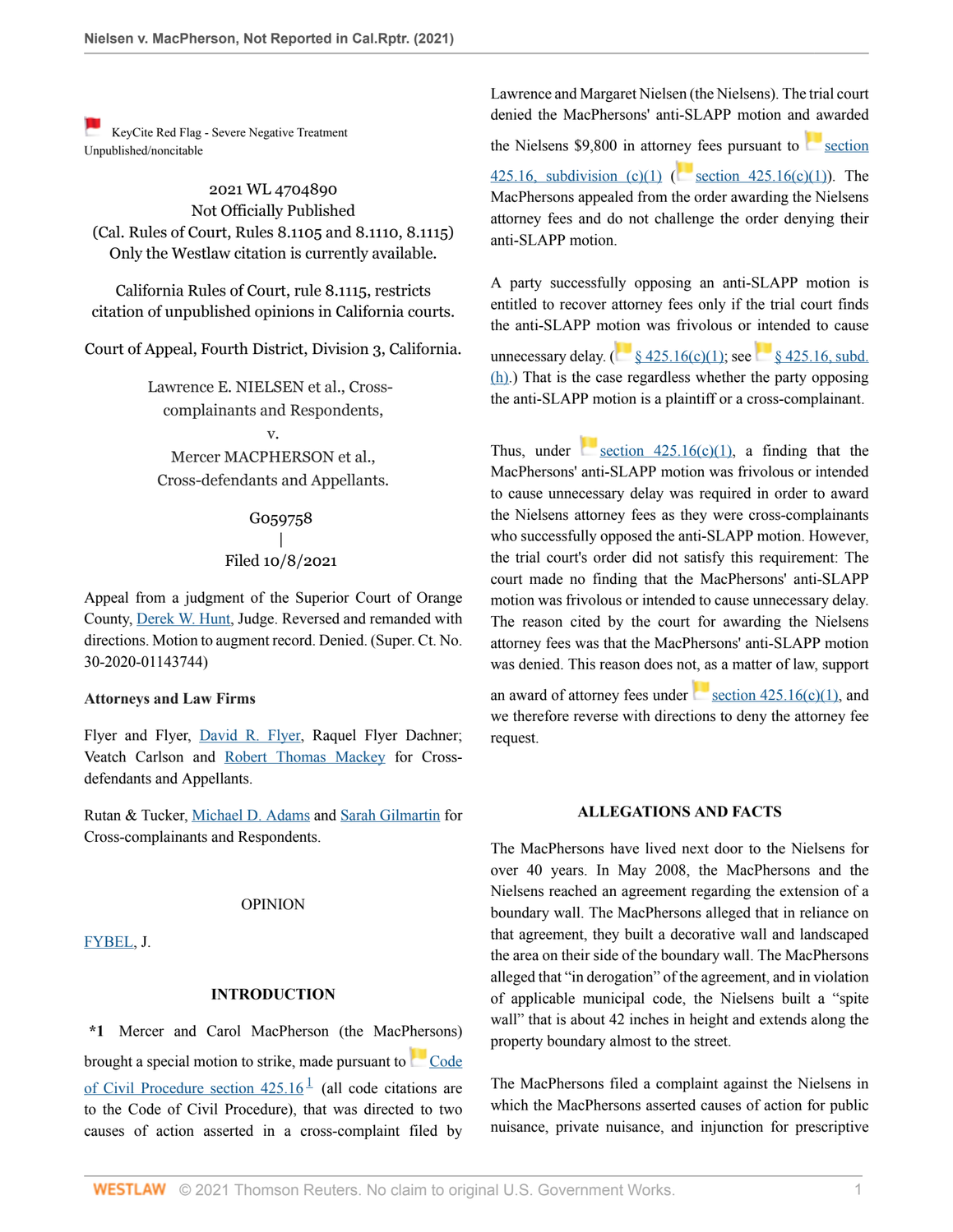easement. The MacPhersons alleged the wall built by the Nielsens was offensive because (1) "it blocks the vision[] of [the MacPhersons] as they back out of their driveway and obscures the vision of passing motorists"; (2) "the wall height is such that it permits children and trespassers to easily surmount it and then crawl over a side yard wall into [the MacPhersons]' back yard with access to their swimming pool"; and (3) "construction of the wall altered water flow into [the MacPhersons]' yard."

**\*2** The Nielsens answered and filed a cross-complaint against the MacPhersons for trespass to land, private nuisance, trespass to personal property, conversion, civil stalking, and civil harassment. The Nielsens' civil stalking claim was based on the allegation that "[t]he MacPhersons' conduct in walking around the Nielsens' property [i.e., trespassing] pacing the street and scrutinizing the property line, watching to see if the Nielsens were home and then coming by unannounced to argue the property line, and peeping through the window in their door and thereby forcing the Nielsens to cover the window with paper, constituted a credible threat." The Nielsens' civil harassment claim was based on the allegation that "[b]y repeatedly trespassing on the Nielsens' property, destroying their personal property, and harassing the Nielsens regarding the property line and water-related issues, the MacPhersons have engaged in an intentional course of conduct directed at the Nielsens that would cause a reasonable person to suffer substantial emotional distress and actually caused the Nielsens to suffer such distress."

## **THE MacPHERSONS' ANTI-SLAPP MOTION**

The MacPhersons filed an anti-SLAPP motion to strike the civil stalking and civil harassment causes of action from the Nielsens' cross-complaint. The MacPhersons contended that they had filed their complaint against the Nielsens and registered complaints with city representatives "to mitigate driving safety and pool safety hazards affecting the public" and that the Nielsens brought their cross-complaint in retaliation for the MacPhersons exercising their constitutional rights.

The Nielsens filed opposition to the MacPhersons' anti-SLAPP motion and, in that opposition, requested attorney

fees in the amount of  $$10,930.50$  pursuant to [section](http://www.westlaw.com/Link/Document/FullText?findType=L&pubNum=1000201&cite=CACPS425.16&originatingDoc=Ibdaad6c0289911ec92b2ac1d0acb6802&refType=SP&originationContext=document&vr=3.0&rs=cblt1.0&transitionType=DocumentItem&contextData=(sc.Default)#co_pp_10c0000001331)  $425.16(c)(1)$ . They argued the anti-SLAPP motion was frivolous and the MacPhersons had brought it in bad faith.

In reply to the Nielsens' opposition, the MacPhersons argued that in seeking attorney fees, the Nielsens failed to comply with section 128.5, subdivision  $(f)(1)(B)$ , by failing to bring a separate motion with 21 days' prospective notice and opportunity to cure.

Soon after the outset of the hearing on the anti-SLAPP motion, the trial court reviewed the issues and the two-step analysis for deciding anti-SLAPP motions and announced a tentative decision to deny the motion. The court said nothing about sanctions or attorney fees. The court then invited argument by counsel. After hearing argument by the MacPhersons' counsel, the court stated: "So my ruling is going to be as I said it would be. I'm denying the anti-SLAPP motion as to each of those two causes of action." The Nielsens' counsel then reminded the court that the Nielsens were seeking attorney fees. The court stated it would look at the issue of attorney fees. The court confirmed that its decision "will be the order of the court" and advised it would "let you know about attorneys fees."

On the same day as the hearing, the trial court issued a minute order denying the anti-SLAPP motion and granting the Nielsens' request for attorney fees. The order states in full: "As more fully discussed on the record, anti-SLAPP motions denied as to both causes of action. The court finds that moving parties have failed on the first prong to demonstrate that either cause of action arises out of their Constitutionally-protected free speech or petitioning activity. Alternatively, the court also finds that, even if there were facts adequately alleging Constitutionally-protected activity, on the evidentiary second prong which is to be determined on a summary judgment type procedure [citation], the moving parties have failed to demonstrate a 'probability' of prevailing at trial. [¶] The court also finds that the Nielsen parties *are therefore* entitled to reasonable attorney fees per CCP  $\S$  425.16(c). The court has been unable to locate detailed backup in support of the Nielsen[s'] requested figure, but based on the Gilmartin declaration it grants attorney fees in the sum of \$9800. [¶] Clerk to give notice." (Italics added.)

<span id="page-1-0"></span>The MacPhersons filed a notice of appeal from the order awarding the Nielsens attorney fees. The order awarding fees is appealable under section 904.1, subdivision (a)(12) as an order directing payment of monetary sanctions in an amount exceeding \$5,000. The MacPhersons have filed an unopposed motion to augment the record. The motion to augment the record is denied.  $\frac{2}{3}$  $\frac{2}{3}$  $\frac{2}{3}$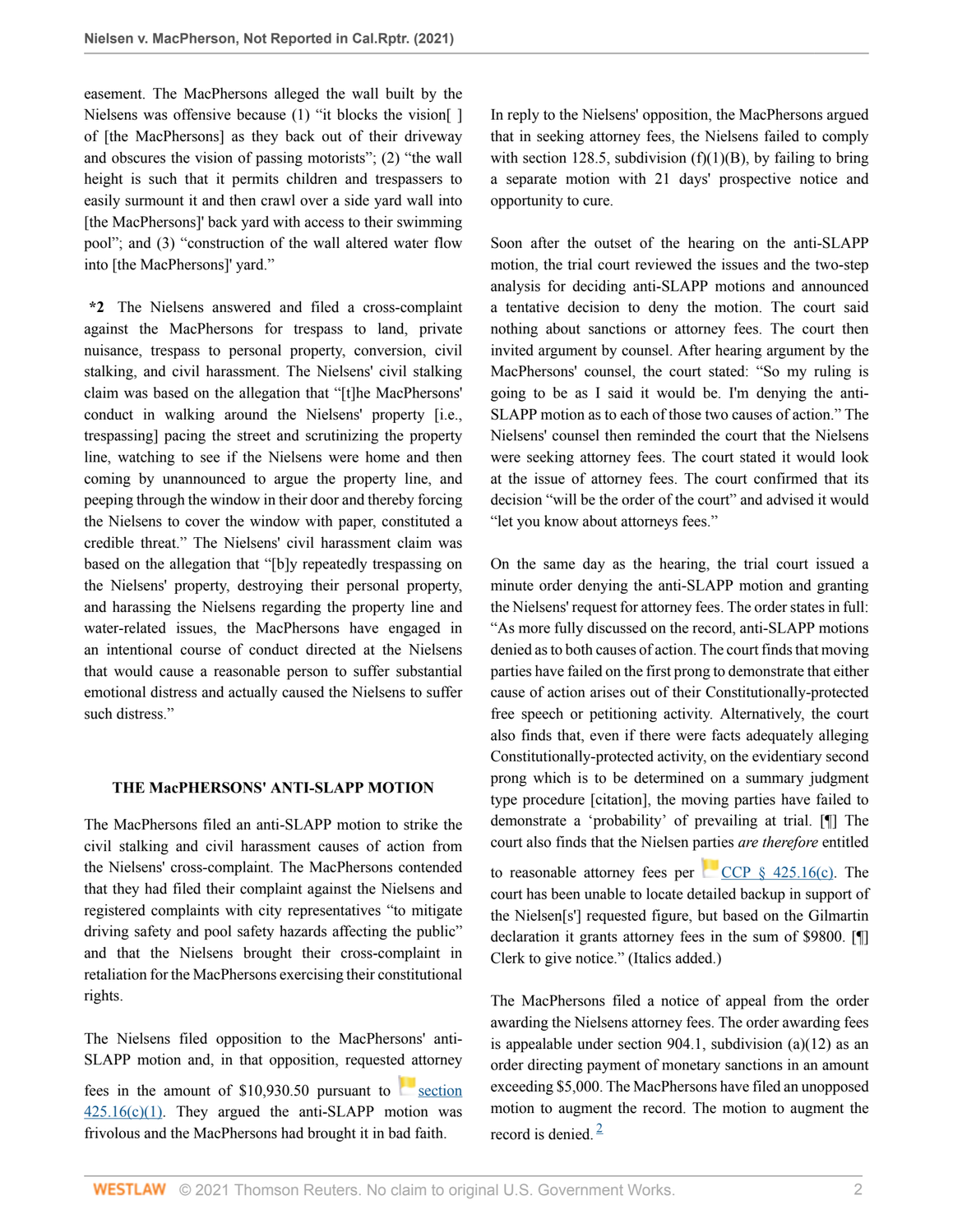### **DISCUSSION**

# **I.**

#### **Relevant Law and Standard of Review**

**\*3** A defendant or cross-defendant who prevails on an anti-SLAPP motion is, with [one](https://1.next.westlaw.com/Link/RelatedInformation/Flag?documentGuid=N12B5B0C03C6811E4829FE2D1BDD30C78&transitionType=InlineKeyCiteFlags&originationContext=docHeaderFlag&Rank=0&ppcid=8faae0c83a834770a23b0b43fba5c46e&contextData=(sc.Default) ) exception, entitled to recover attorney fees and costs. ( $\frac{8}{425.16(c)(1)}$ ) In contrast, if an anti-SLAPP motion is denied, the party who opposed the motion is entitled to recover attorney fees and costs only if the court finds the motion was frivolous or intended to

cause unnecessary delay. The second sentence of  $\sim$  [section](http://www.westlaw.com/Link/Document/FullText?findType=L&pubNum=1000201&cite=CACPS425.16&originatingDoc=Ibdaad6c0289911ec92b2ac1d0acb6802&refType=SP&originationContext=document&vr=3.0&rs=cblt1.0&transitionType=DocumentItem&contextData=(sc.Default)#co_pp_10c0000001331)  $425.16(c)(1)$  reads: "If the court finds that a special motion to strike is frivolous or is solely intended to cause unnecessary delay, the court shall award costs and reasonable attorney's fees to a plaintiff prevailing on the motion, pursuant to Section 128.5."

By authorizing an award of attorney fees and costs "pursuant to [s]ection 128.5," section  $415.26(c)(1)$  incorporates the procedures and substantive requirements of section 128.5. (*[Rudisill v. California Coastal Com.](http://www.westlaw.com/Link/Document/FullText?findType=Y&serNum=2048419223&pubNum=0007053&originatingDoc=Ibdaad6c0289911ec92b2ac1d0acb6802&refType=RP&fi=co_pp_sp_7053_1070&originationContext=document&vr=3.0&rs=cblt1.0&transitionType=DocumentItem&contextData=(sc.Default)#co_pp_sp_7053_1070)* (2019) 35 Cal.App.5th [1062, 1070](http://www.westlaw.com/Link/Document/FullText?findType=Y&serNum=2048419223&pubNum=0007053&originatingDoc=Ibdaad6c0289911ec92b2ac1d0acb6802&refType=RP&fi=co_pp_sp_7053_1070&originationContext=document&vr=3.0&rs=cblt1.0&transitionType=DocumentItem&contextData=(sc.Default)#co_pp_sp_7053_1070); *Nunez v. Pennisi* [\(2015\) 241 Cal.App.4th 861,](http://www.westlaw.com/Link/Document/FullText?findType=Y&serNum=2037466084&pubNum=0004041&originatingDoc=Ibdaad6c0289911ec92b2ac1d0acb6802&refType=RP&fi=co_pp_sp_4041_879&originationContext=document&vr=3.0&rs=cblt1.0&transitionType=DocumentItem&contextData=(sc.Default)#co_pp_sp_4041_879) [879](http://www.westlaw.com/Link/Document/FullText?findType=Y&serNum=2037466084&pubNum=0004041&originatingDoc=Ibdaad6c0289911ec92b2ac1d0acb6802&refType=RP&fi=co_pp_sp_4041_879&originationContext=document&vr=3.0&rs=cblt1.0&transitionType=DocumentItem&contextData=(sc.Default)#co_pp_sp_4041_879).) Section 128.5, subdivision (c) requires that an order awarding attorney fees be in writing and "recite in detail the action or tactic or circumstances justifying the order." The trial court therefore was required in its written order to recite in detail the reasons for the aw[ard](https://1.next.westlaw.com/Link/RelatedInformation/Flag?documentGuid=I11aaa117e92d11e0bc27967e57e99458&transitionType=InlineKeyCiteFlags&originationContext=docHeaderFlag&Rank=0&ppcid=8faae0c83a834770a23b0b43fba5c46e&contextData=(sc.Default) ) of attorney fees. (*Nunez v.*

*Pennisi, supra*, at pp. 879-880; *[Chitsazzadeh v. Kramer &](http://www.westlaw.com/Link/Document/FullText?findType=Y&serNum=2026221797&pubNum=0004041&originatingDoc=Ibdaad6c0289911ec92b2ac1d0acb6802&refType=RP&fi=co_pp_sp_4041_686&originationContext=document&vr=3.0&rs=cblt1.0&transitionType=DocumentItem&contextData=(sc.Default)#co_pp_sp_4041_686) Kaslow* [\(2011\) 199 Cal.App.4th 676, 686](http://www.westlaw.com/Link/Document/FullText?findType=Y&serNum=2026221797&pubNum=0004041&originatingDoc=Ibdaad6c0289911ec92b2ac1d0acb6802&refType=RP&fi=co_pp_sp_4041_686&originationContext=document&vr=3.0&rs=cblt1.0&transitionType=DocumentItem&contextData=(sc.Default)#co_pp_sp_4041_686) (*Chitsazzadeh*).)

"An award of sanctions under the anti-SLAPP statute has two elements. First, the trial court must make a finding the SLAPP motion was frivolous or brought solely to delay the proceedings. Second, the court must follow the procedural requirements for a sanction order set out in section 128.5 which requires, among other things, the order 'shall recite in [det](https://1.next.westlaw.com/Link/RelatedInformation/Flag?documentGuid=I7ca88b22fa6d11d9b386b232635db992&transitionType=InlineKeyCiteFlags&originationContext=docHeaderFlag&Rank=0&ppcid=8faae0c83a834770a23b0b43fba5c46e&contextData=(sc.Default) )ail the conduct or circumstances justifying the order.'

" ( *Morin v. Rosenthal* [\(2004\) 122 Cal.App.4th 673, 682.](http://www.westlaw.com/Link/Document/FullText?findType=Y&serNum=2005129637&pubNum=0004041&originatingDoc=Ibdaad6c0289911ec92b2ac1d0acb6802&refType=RP&fi=co_pp_sp_4041_682&originationContext=document&vr=3.0&rs=cblt1.0&transitionType=DocumentItem&contextData=(sc.Default)#co_pp_sp_4041_682))

"A trial court's ruling ordering attorney fees for a frivolous anti-SLAPP motion is usually reviewed under the abuse of discretion standard." (*[Rudisill v. California Coastal Com.,](http://www.westlaw.com/Link/Document/FullText?findType=Y&serNum=2048419223&pubNum=0007053&originatingDoc=Ibdaad6c0289911ec92b2ac1d0acb6802&refType=RP&fi=co_pp_sp_7053_1070&originationContext=document&vr=3.0&rs=cblt1.0&transitionType=DocumentItem&contextData=(sc.Default)#co_pp_sp_7053_1070)*

*supra*[, 35 Cal.App.5th at p. 1070](http://www.westlaw.com/Link/Document/FullText?findType=Y&serNum=2048419223&pubNum=0007053&originatingDoc=Ibdaad6c0289911ec92b2ac1d0acb6802&refType=RP&fi=co_pp_sp_7053_1070&originationContext=document&vr=3.0&rs=cblt1.0&transitionType=DocumentItem&contextData=(sc.Default)#co_pp_sp_7053_1070).) Issues of law presented by an order awarding attorney fees are reviewed under the de novo standard. (*Ibid.*)

**II.**

## **The Trial Court Failed to Make an Express Finding of Frivolousness or Intent to Cause Unnecessary Delay**

The trial court's order awarding the Nielsens attorney fees fails to satisfy the first element: The court made no finding, either in the written order or during the hearing, that the anti-SLAPP motion was frivolous or that the MacPhersons brought it solely to cause unnecessary delay.

An appellate court might usually infer the trial court made every implied finding necessary to support the order and [revi](https://1.next.westlaw.com/Link/RelatedInformation/Flag?documentGuid=I38836c7afad711d9b386b232635db992&transitionType=InlineKeyCiteFlags&originationContext=docHeaderFlag&Rank=0&ppcid=8faae0c83a834770a23b0b43fba5c46e&contextData=(sc.Default) )ew those implied findings for substantial evidence. (See

- *[Ku](https://1.next.westlaw.com/Link/RelatedInformation/Flag?documentGuid=I69702598facc11d98ac8f235252e36df&transitionType=InlineKeyCiteFlags&originationContext=docHeaderFlag&Rank=0&ppcid=8faae0c83a834770a23b0b43fba5c46e&contextData=(sc.Default) )lko v. Superior Court* [\(1977\) 19 Cal.3d 514, 519, fn.](http://www.westlaw.com/Link/Document/FullText?findType=Y&serNum=1977112763&pubNum=0000233&originatingDoc=Ibdaad6c0289911ec92b2ac1d0acb6802&refType=RP&fi=co_pp_sp_233_519&originationContext=document&vr=3.0&rs=cblt1.0&transitionType=DocumentItem&contextData=(sc.Default)#co_pp_sp_233_519)
- [1](http://www.westlaw.com/Link/Document/FullText?findType=Y&serNum=1977112763&pubNum=0000233&originatingDoc=Ibdaad6c0289911ec92b2ac1d0acb6802&refType=RP&fi=co_pp_sp_233_519&originationContext=document&vr=3.0&rs=cblt1.0&transitionType=DocumentItem&contextData=(sc.Default)#co_pp_sp_233_519)[;](https://1.next.westlaw.com/Link/RelatedInformation/Flag?documentGuid=Id46c8fdb6bfc11e089b3e4fa6356f33d&transitionType=InlineKeyCiteFlags&originationContext=docHeaderFlag&Rank=0&ppcid=8faae0c83a834770a23b0b43fba5c46e&contextData=(sc.Default) ) *Murray v. Superior Court* [\(1955\) 44 Cal.2d 611, 619](http://www.westlaw.com/Link/Document/FullText?findType=Y&serNum=1955113660&pubNum=0000231&originatingDoc=Ibdaad6c0289911ec92b2ac1d0acb6802&refType=RP&fi=co_pp_sp_231_619&originationContext=document&vr=3.0&rs=cblt1.0&transitionType=DocumentItem&contextData=(sc.Default)#co_pp_sp_231_619);
- *[Chin v. Advanced Fresh Concepts Franchise Corp.](http://www.westlaw.com/Link/Document/FullText?findType=Y&serNum=2025134046&pubNum=0004041&originatingDoc=Ibdaad6c0289911ec92b2ac1d0acb6802&refType=RP&fi=co_pp_sp_4041_708&originationContext=document&vr=3.0&rs=cblt1.0&transitionType=DocumentItem&contextData=(sc.Default)#co_pp_sp_4041_708)* (2011)

[194 Cal.App.4th 704, 708](http://www.westlaw.com/Link/Document/FullText?findType=Y&serNum=2025134046&pubNum=0004041&originatingDoc=Ibdaad6c0289911ec92b2ac1d0acb6802&refType=RP&fi=co_pp_sp_4041_708&originationContext=document&vr=3.0&rs=cblt1.0&transitionType=DocumentItem&contextData=(sc.Default)#co_pp_sp_4041_708); *[Parada v. Superior Court](http://www.westlaw.com/Link/Document/FullText?findType=Y&serNum=2019679401&pubNum=0004041&originatingDoc=Ibdaad6c0289911ec92b2ac1d0acb6802&refType=RP&fi=co_pp_sp_4041_1567&originationContext=document&vr=3.0&rs=cblt1.0&transitionType=DocumentItem&contextData=(sc.Default)#co_pp_sp_4041_1567)* [\(2009\) 176 Cal.App.4th 1554, 1567](http://www.westlaw.com/Link/Document/FullText?findType=Y&serNum=2019679401&pubNum=0004041&originatingDoc=Ibdaad6c0289911ec92b2ac1d0acb6802&refType=RP&fi=co_pp_sp_4041_1567&originationContext=document&vr=3.0&rs=cblt1.0&transitionType=DocumentItem&contextData=(sc.Default)#co_pp_sp_4041_1567).) But the record in this case and precedent do not permit a conclusion that the trial court made implied findings necessary to uphold the award of attorney fees.

Case law is consistent in holding that some appropriate express findings are necessary to infer implied findings in [case](https://1.next.westlaw.com/Link/RelatedInformation/Flag?documentGuid=I7f5af290fabd11d9bf60c1d57ebc853e&transitionType=InlineKeyCiteFlags&originationContext=docHeaderFlag&Rank=0&ppcid=8faae0c83a834770a23b0b43fba5c46e&contextData=(sc.Default) )s in which attorney fees are imposed as sanctions. In

*[Summers v. City of Cathedral City](http://www.westlaw.com/Link/Document/FullText?findType=Y&serNum=1990169788&pubNum=0000226&originatingDoc=Ibdaad6c0289911ec92b2ac1d0acb6802&refType=RP&originationContext=document&vr=3.0&rs=cblt1.0&transitionType=DocumentItem&contextData=(sc.Default))* (1990) 225 Cal.App.3d [1047](http://www.westlaw.com/Link/Document/FullText?findType=Y&serNum=1990169788&pubNum=0000226&originatingDoc=Ibdaad6c0289911ec92b2ac1d0acb6802&refType=RP&originationContext=document&vr=3.0&rs=cblt1.0&transitionType=DocumentItem&contextData=(sc.Default)), the appellate court interpreted a sanctions order as including an implied finding of bad faith because t[he tr](https://1.next.westlaw.com/Link/RelatedInformation/Flag?documentGuid=I7f5af290fabd11d9bf60c1d57ebc853e&transitionType=InlineKeyCiteFlags&originationContext=docHeaderFlag&Rank=0&ppcid=8faae0c83a834770a23b0b43fba5c46e&contextData=(sc.Default) )ial

court had made an express finding of frivolousness. ( *[Id.](http://www.westlaw.com/Link/Document/FullText?findType=Y&serNum=1990169788&pubNum=0000226&originatingDoc=Ibdaad6c0289911ec92b2ac1d0acb6802&refType=RP&fi=co_pp_sp_226_1070&originationContext=document&vr=3.0&rs=cblt1.0&transitionType=DocumentItem&contextData=(sc.Default)#co_pp_sp_226_1070)*, [at pp. 1070-1071, fn. 19.](http://www.westlaw.com/Link/Document/FullText?findType=Y&serNum=1990169788&pubNum=0000226&originatingDoc=Ibdaad6c0289911ec92b2ac1d0acb6802&refType=RP&fi=co_pp_sp_226_1070&originationContext=document&vr=3.0&rs=cblt1.0&transitionType=DocumentItem&contextData=(sc.Default)#co_pp_sp_226_1070)) In *[In re Marriage of Sahafzadeh-](http://www.westlaw.com/Link/Document/FullText?findType=Y&serNum=2048976809&pubNum=0007053&originatingDoc=Ibdaad6c0289911ec92b2ac1d0acb6802&refType=RP&fi=co_pp_sp_7053_143&originationContext=document&vr=3.0&rs=cblt1.0&transitionType=DocumentItem&contextData=(sc.Default)#co_pp_sp_7053_143)Taeb & Taeb* [\(2019\) 39 Cal.App.5th 124, 143](http://www.westlaw.com/Link/Document/FullText?findType=Y&serNum=2048976809&pubNum=0007053&originatingDoc=Ibdaad6c0289911ec92b2ac1d0acb6802&refType=RP&fi=co_pp_sp_7053_143&originationContext=document&vr=3.0&rs=cblt1.0&transitionType=DocumentItem&contextData=(sc.Default)#co_pp_sp_7053_143) (*Taeb*), the trial court recited in detail the factual circumstances leading to the imposition of sanctions under section 128.5 and made an express finding of frivolousness. The trial court did not, however, make an express finding of bad faith. (*Taeb, supra*, at p. 143.) The appellate court was willing to infer an implied finding of bad faith because the trial court provided "a thorough recitation of the conduct for which the sanctions were imposed, and which conduct may, under established case law, be sanctioned." (*Id.* [at p. 145](http://www.westlaw.com/Link/Document/FullText?findType=Y&serNum=2048976809&pubNum=0007053&originatingDoc=Ibdaad6c0289911ec92b2ac1d0acb6802&refType=RP&fi=co_pp_sp_7053_145&originationContext=document&vr=3.0&rs=cblt1.0&transitionType=DocumentItem&contextData=(sc.Default)#co_pp_sp_7053_145).)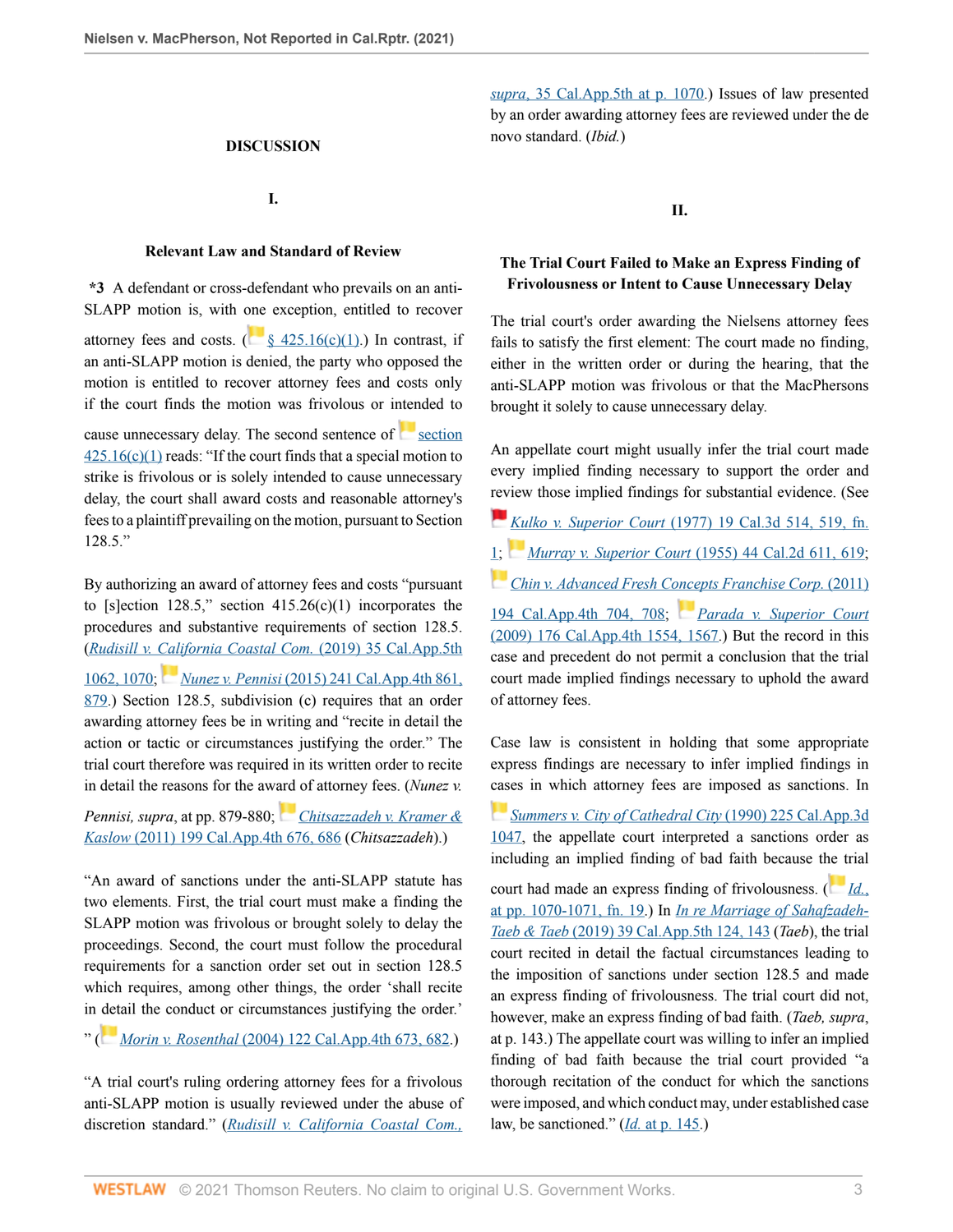**\*4** In *[C](https://1.next.westlaw.com/Link/RelatedInformation/Flag?documentGuid=I11aaa117e92d11e0bc27967e57e99458&transitionType=InlineKeyCiteFlags&originationContext=docHeaderFlag&Rank=0&ppcid=8faae0c83a834770a23b0b43fba5c46e&contextData=(sc.Default) )hitsazzadeh, supra*[, 199 Cal.App.4th at pages](http://www.westlaw.com/Link/Document/FullText?findType=Y&serNum=2026221797&pubNum=0004041&originatingDoc=Ibdaad6c0289911ec92b2ac1d0acb6802&refType=RP&fi=co_pp_sp_4041_683&originationContext=document&vr=3.0&rs=cblt1.0&transitionType=DocumentItem&contextData=(sc.Default)#co_pp_sp_4041_683) [683 to 684,](http://www.westlaw.com/Link/Document/FullText?findType=Y&serNum=2026221797&pubNum=0004041&originatingDoc=Ibdaad6c0289911ec92b2ac1d0acb6802&refType=RP&fi=co_pp_sp_4041_683&originationContext=document&vr=3.0&rs=cblt1.0&transitionType=DocumentItem&contextData=(sc.Default)#co_pp_sp_4041_683) the trial court did not make an express finding that an anti-SLAPP motion was frivolous or intended to cause unnecessary delay. The appellate court concluded the trial court had made implied findings because the trial court's written tentative ruling  $(1)$  quoted [section](http://www.westlaw.com/Link/Document/FullText?findType=L&pubNum=1000201&cite=CACPS425.16&originatingDoc=Ibdaad6c0289911ec92b2ac1d0acb6802&refType=SP&originationContext=document&vr=3.0&rs=cblt1.0&transitionType=DocumentItem&contextData=(sc.Default)#co_pp_10c0000001331)  $425.16(c)(1)$ , (2) stated that the defendants had failed to respond to the plaintiffs' argument that the anti-SLAPP motion was frivolous, and (3) stated that the plaintiffs were entitledto a monetary sanction under section  $425.16(c)(1)$ . (*Chitsazzadeh, supra*, at p. 684, fn. 6.)

In each of the cited cases, the record showed that the trial court had made at least one express finding predicate to an award of sanctions or had made written statements or express findings from which it could be inferred that the trial court had made an implied finding of frivolousness or bad faith. That is not the situation here. In the matter before us, unlike the cases just cited, the trial court did not issue a written tentative ruling and at no time before issuing the written order made any statement about imposing sanctions or awarding attorney fees. Neither in the written order nor at the hearing on the anti-SLAPP motion did the trial make an express finding of frivolousness or intent to cause delay, or make any comment suggesting an intent to award attorney fees. The trial court took the matter of attorney fees under submission without quoting or mentioning section  $425.16(c)(1)$  or [section 128.5](http://www.westlaw.com/Link/Document/FullText?findType=L&pubNum=1000201&cite=CACPS128.5&originatingDoc=Ibdaad6c0289911ec92b2ac1d0acb6802&refType=LQ&originationContext=document&vr=3.0&rs=cblt1.0&transitionType=DocumentItem&contextData=(sc.Default)) and, in the written order, awarded the Nielsens' attorney fees on the ground only that the anti-SLAPP motion had been denied.

As we shall explain, bringing an unsuccessful anti-SLAPP motion is not in itself conduct or a circumstance justifying an award of attorney fees. We cannot conclude the trial court made implied findings on frivolousness or intent to cause unnecessary delay because nothing in the record suggests the court even considered those issues.

Express findings in support of an award of sanctions is "the [bett](https://1.next.westlaw.com/Link/RelatedInformation/Flag?documentGuid=I7f5af290fabd11d9bf60c1d57ebc853e&transitionType=InlineKeyCiteFlags&originationContext=docHeaderFlag&Rank=0&ppcid=8faae0c83a834770a23b0b43fba5c46e&contextData=(sc.Default) )er practice." (*Taeb, supra*[, 39 Cal.App.5th at p. 143](http://www.westlaw.com/Link/Document/FullText?findType=Y&serNum=2048976809&pubNum=0007053&originatingDoc=Ibdaad6c0289911ec92b2ac1d0acb6802&refType=RP&fi=co_pp_sp_7053_143&originationContext=document&vr=3.0&rs=cblt1.0&transitionType=DocumentItem&contextData=(sc.Default)#co_pp_sp_7053_143); see *[Summers v. City of Cathedral City, supra](http://www.westlaw.com/Link/Document/FullText?findType=Y&serNum=1990169788&pubNum=0000226&originatingDoc=Ibdaad6c0289911ec92b2ac1d0acb6802&refType=RP&fi=co_pp_sp_226_1070&originationContext=document&vr=3.0&rs=cblt1.0&transitionType=DocumentItem&contextData=(sc.Default)#co_pp_sp_226_1070)*, 225 Cal.App.3d at pp.  $1070-1071$ , fn.  $19$ .) As will be discussed in part III, even if we assume that the trial court's written order includes an implied finding of frivolousness or intent to cause unnecessary delay, the reason cited in the order for imposing sanctions is inadequate.

**III.**

## **The Trial Court's Written Order Recites the Reason for Awarding Attorney Fees**

The parties argue at length the issue whether the trial court's written order includes a detailed recitation of the conduct or

circumstances justifying the order as required by  $\sim$  [section](http://www.westlaw.com/Link/Document/FullText?findType=L&pubNum=1000201&cite=CACPS425.16&originatingDoc=Ibdaad6c0289911ec92b2ac1d0acb6802&refType=SP&originationContext=document&vr=3.0&rs=cblt1.0&transitionType=DocumentItem&contextData=(sc.Default)#co_pp_10c0000001331)  $425.16(c)(1)$  and [section 128.5.](http://www.westlaw.com/Link/Document/FullText?findType=L&pubNum=1000201&cite=CACPS128.5&originatingDoc=Ibdaad6c0289911ec92b2ac1d0acb6802&refType=LQ&originationContext=document&vr=3.0&rs=cblt1.0&transitionType=DocumentItem&contextData=(sc.Default)) The MacPhersons argue the trial court's order does not recite in detail the conduct or circumstances justifying the award of attorney fees. The Nielsens argue the MacPhersons forfeited any claim the trial court's written order does not meet this requirement because the MacPhersons never objected to the court's order.

The MacPhersons were not required to object to the trial court's written order because, we conclude, the order complies

with section  $425.16(c)(1)$  and [section 128.5](http://www.westlaw.com/Link/Document/FullText?findType=L&pubNum=1000201&cite=CACPS128.5&originatingDoc=Ibdaad6c0289911ec92b2ac1d0acb6802&refType=LQ&originationContext=document&vr=3.0&rs=cblt1.0&transitionType=DocumentItem&contextData=(sc.Default)). The order recites, as the reason for awarding attorney fees, the court's denial of the MacPherson's anti-SLAPP motion. The written order states that the anti-SLAPP motion is denied as both causes of action and, after reciting in general terms the reasons for denying the anti-SLAPP motion, states the Nielsens are "*therefore* entitled to reasonable attorney fees." Use of the word "therefore" signifies that denial of the anti-SLAPP motion was the reason for awarding the Nielsens reasonable attorney fees; that is, "[the] anti-SLAPP motions denied as to both causes of action" *therefore* "the Nielsen parties are ... entitled to reasonable attorney fees." An equivalent phrasing is: "[T]he Nielsen parties are ... entitled to reasonable attorney fees" *because* "[the] anti-SLAPP motions denied as to both causes of action."

**\*5** The trial court's written o[rder](https://1.next.westlaw.com/Link/RelatedInformation/Flag?documentGuid=Ib60776b92fa611daaea49302b5f61a35&transitionType=InlineKeyCiteFlags&originationContext=docHeaderFlag&Rank=0&ppcid=8faae0c83a834770a23b0b43fba5c46e&contextData=(sc.Default) ) therefore does recite with

" 'reasonable specificity' " ( *[Foundation for Taxpayer](http://www.westlaw.com/Link/Document/FullText?findType=Y&serNum=2007379301&pubNum=0004041&originatingDoc=Ibdaad6c0289911ec92b2ac1d0acb6802&refType=RP&fi=co_pp_sp_4041_1389&originationContext=document&vr=3.0&rs=cblt1.0&transitionType=DocumentItem&contextData=(sc.Default)#co_pp_sp_4041_1389) [& Consumer Rights v. Garamendi](http://www.westlaw.com/Link/Document/FullText?findType=Y&serNum=2007379301&pubNum=0004041&originatingDoc=Ibdaad6c0289911ec92b2ac1d0acb6802&refType=RP&fi=co_pp_sp_4041_1389&originationContext=document&vr=3.0&rs=cblt1.0&transitionType=DocumentItem&contextData=(sc.Default)#co_pp_sp_4041_1389)* (2005) 132 Cal.App.4th [1375, 1389\)](http://www.westlaw.com/Link/Document/FullText?findType=Y&serNum=2007379301&pubNum=0004041&originatingDoc=Ibdaad6c0289911ec92b2ac1d0acb6802&refType=RP&fi=co_pp_sp_4041_1389&originationContext=document&vr=3.0&rs=cblt1.0&transitionType=DocumentItem&contextData=(sc.Default)#co_pp_sp_4041_1389) the conduct or tactics or circumstances leading to the award of attorney fees. We take the trial court at its word: The court found that the conduct or circumstances justifying an award of attorney fees was that the MacPhersons had brought an anti-SLAPP motion and [the](https://1.next.westlaw.com/Link/RelatedInformation/Flag?documentGuid=I11aaa117e92d11e0bc27967e57e99458&transitionType=InlineKeyCiteFlags&originationContext=docHeaderFlag&Rank=0&ppcid=8faae0c83a834770a23b0b43fba5c46e&contextData=(sc.Default) ) motion was

denied. No more was necessary. (See *[Chitsazzadeh,](http://www.westlaw.com/Link/Document/FullText?findType=Y&serNum=2026221797&pubNum=0004041&originatingDoc=Ibdaad6c0289911ec92b2ac1d0acb6802&refType=RP&fi=co_pp_sp_4041_684&originationContext=document&vr=3.0&rs=cblt1.0&transitionType=DocumentItem&contextData=(sc.Default)#co_pp_sp_4041_684) supra*[, 199 Cal.App.4th at pp. 684-685](http://www.westlaw.com/Link/Document/FullText?findType=Y&serNum=2026221797&pubNum=0004041&originatingDoc=Ibdaad6c0289911ec92b2ac1d0acb6802&refType=RP&fi=co_pp_sp_4041_684&originationContext=document&vr=3.0&rs=cblt1.0&transitionType=DocumentItem&contextData=(sc.Default)#co_pp_sp_4041_684) [recitation that the defendants filed anti-SLAPP motion after 60-day deadline without seeking leave of court was sufficient specification of reasons].) A reason stated for awarding attorney fees under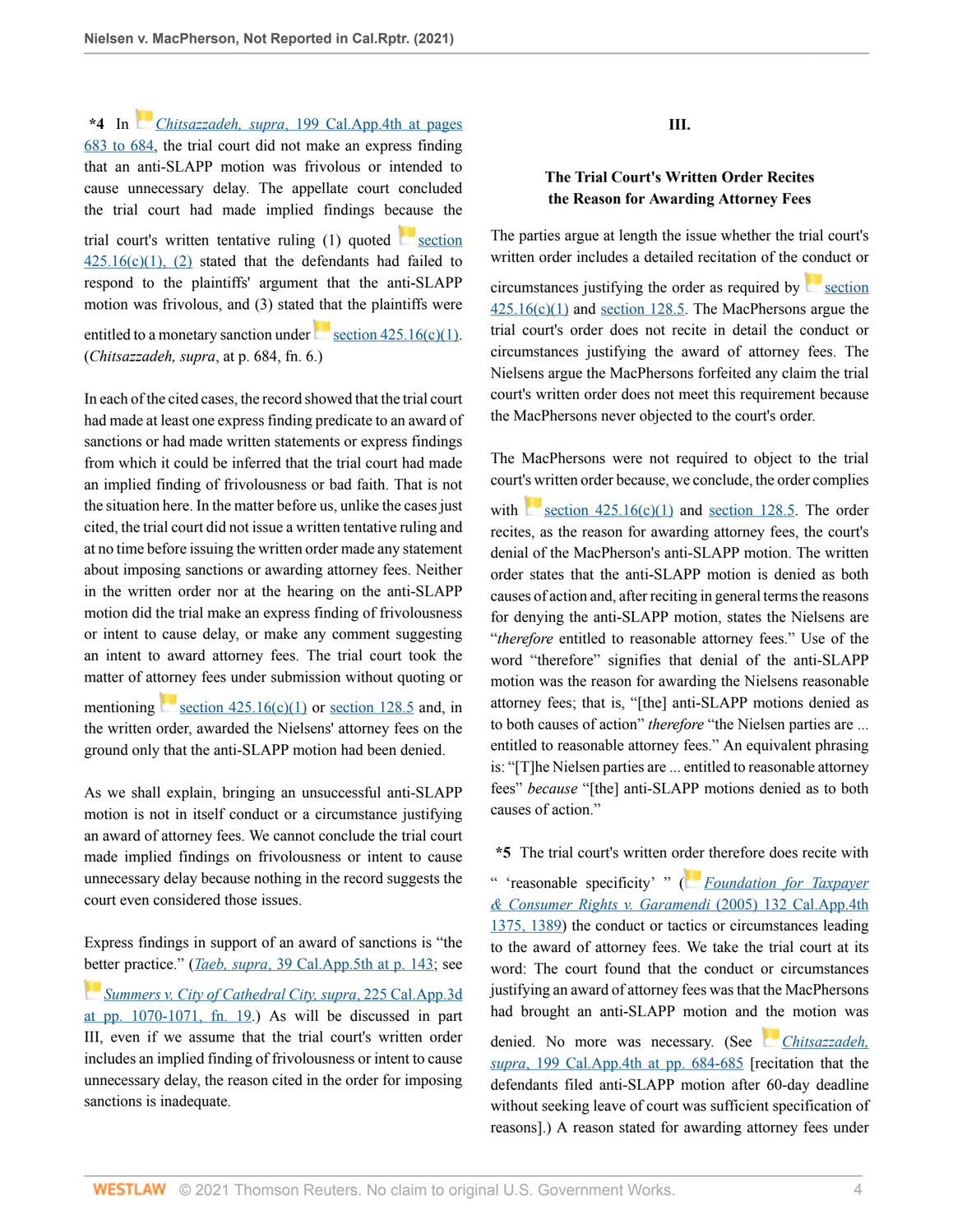section  $425.16(c)(1)$  is not insufficiently detailed merely because the reason given does not justify the award. Because the written order recited the reason for imposing sanctions, the MacPhersons were not required to object to the order to preserve their claim of error.

Our conclusion is consistent with*[Decker v. U.D. Registry,](http://www.westlaw.com/Link/Document/FullText?findType=Y&serNum=2003128465&pubNum=0004041&originatingDoc=Ibdaad6c0289911ec92b2ac1d0acb6802&refType=RP&originationContext=document&vr=3.0&rs=cblt1.0&transitionType=DocumentItem&contextData=(sc.Default)) Inc.* [\(2003\) 105 Cal.App.4th 1382](http://www.westlaw.com/Link/Document/FullText?findType=Y&serNum=2003128465&pubNum=0004041&originatingDoc=Ibdaad6c0289911ec92b2ac1d0acb6802&refType=RP&originationContext=document&vr=3.0&rs=cblt1.0&transitionType=DocumentItem&contextData=(sc.Default)) (*Decker*). In *Decker*, the trial court signed an order denying anti-SLAPP motions and, in the order, found the motion[s w](https://1.next.westlaw.com/Link/RelatedInformation/Flag?documentGuid=I6364387ffab411d983e7e9deff98dc6f&transitionType=InlineKeyCiteFlags&originationContext=docHeaderFlag&Rank=0&ppcid=8faae0c83a834770a23b0b43fba5c46e&contextData=(sc.Default) )ere frivolous and awarded the plaintiffs attorney fees. ( $\frac{Id}{Id}$  [at p. 1386](http://www.westlaw.com/Link/Document/FullText?findType=Y&serNum=2003128465&pubNum=0004041&originatingDoc=Ibdaad6c0289911ec92b2ac1d0acb6802&refType=RP&fi=co_pp_sp_4041_1386&originationContext=document&vr=3.0&rs=cblt1.0&transitionType=DocumentItem&contextData=(sc.Default)#co_pp_sp_4041_1386).) A panel of this court concluded the finding that the anti-SLAPP motions were frivolous did not comply with the requirement of section  $425.16(c)(1)$  and [section 128.5](http://www.westlaw.com/Link/Document/FullText?findType=L&pubNum=1000201&cite=CACPS128.5&originatingDoc=Ibdaad6c0289911ec92b2ac1d0acb6802&refType=LQ&originationContext=document&vr=3.0&rs=cblt1.0&transitionType=DocumentItem&contextData=(sc.Default)) of a detailed recitation of the conduct or circumstances justifying the award of attorney fees. (*Decker, supra*, at p. 1392.) In the present case, the trial court did not make a finding that the MacPhersons' anti-SLAPP motion was frivolous or intended to cause unnecessary delay, and the court's written order, by using the word "therefore," refers to denial of the anti-SLAPP motion as the reason for awarding the Nielsens attorney fees.

The Nielsens urge us to consider the reporter's transcript of the hearing on the MacPhersons' anti-SLAPP motion which, they contend, includes a recitation of the court's reasons for awarding them attorney fees. We do not consider the transcript because the court's written order recites the full reason for awarding attorney fees. " 'An oral ... opinion by a trial judge, discussing and purporting to decide the issues, ... is merely an informal statement of his vie[ws....](https://1.next.westlaw.com/Link/RelatedInformation/Flag?documentGuid=I4a459111582c11dbb381a049c832f3c9&transitionType=InlineKeyCiteFlags&originationContext=docHeaderFlag&Rank=0&ppcid=8faae0c83a834770a23b0b43fba5c46e&contextData=(sc.Default) ) [I]t is not itself the decision of the court or a judgment.' " ( *[Collins v. Hertz](http://www.westlaw.com/Link/Document/FullText?findType=Y&serNum=2010433416&pubNum=0004041&originatingDoc=Ibdaad6c0289911ec92b2ac1d0acb6802&refType=RP&fi=co_pp_sp_4041_77&originationContext=document&vr=3.0&rs=cblt1.0&transitionType=DocumentItem&contextData=(sc.Default)#co_pp_sp_4041_77) Corp.* [\(2006\) 144 Cal.App.4th 64, 77-78;](http://www.westlaw.com/Link/Document/FullText?findType=Y&serNum=2010433416&pubNum=0004041&originatingDoc=Ibdaad6c0289911ec92b2ac1d0acb6802&refType=RP&fi=co_pp_sp_4041_77&originationContext=document&vr=3.0&rs=cblt1.0&transitionType=DocumentItem&contextData=(sc.Default)#co_pp_sp_4041_77) see *[Esslinger v.](http://www.westlaw.com/Link/Document/FullText?findType=Y&serNum=2010555611&pubNum=0004041&originatingDoc=Ibdaad6c0289911ec92b2ac1d0acb6802&refType=RP&fi=co_pp_sp_4041_523&originationContext=document&vr=3.0&rs=cblt1.0&transitionType=DocumentItem&contextData=(sc.Default)#co_pp_sp_4041_523) Cummins* [\(2006\) 144 Cal.App.4th 517, 523](http://www.westlaw.com/Link/Document/FullText?findType=Y&serNum=2010555611&pubNum=0004041&originatingDoc=Ibdaad6c0289911ec92b2ac1d0acb6802&refType=RP&fi=co_pp_sp_4041_523&originationContext=document&vr=3.0&rs=cblt1.0&transitionType=DocumentItem&contextData=(sc.Default)#co_pp_sp_4041_523) ["We decline to consider the court's oral comments ... or use those comments to construe the minute order entered"].) The minute order gives the trial court's formal reason for awarding attorney fees: The MacPhersons brought an anti-SLAPP motion that was denied.

Moreover, a transcript of oral proceedings may supply the requisite recitation of conduct or circumstances supporting a sanctions award if the transcr[ipt i](https://1.next.westlaw.com/Link/RelatedInformation/Flag?documentGuid=Ib60776b92fa611daaea49302b5f61a35&transitionType=InlineKeyCiteFlags&originationContext=docHeaderFlag&Rank=0&ppcid=8faae0c83a834770a23b0b43fba5c46e&contextData=(sc.Default) )s incorporated by reference into the court's written order. ( *[Foundation for Taxpayer &](http://www.westlaw.com/Link/Document/FullText?findType=Y&serNum=2007379301&pubNum=0004041&originatingDoc=Ibdaad6c0289911ec92b2ac1d0acb6802&refType=RP&fi=co_pp_sp_4041_1388&originationContext=document&vr=3.0&rs=cblt1.0&transitionType=DocumentItem&contextData=(sc.Default)#co_pp_sp_4041_1388) [Consumer Rights v. Garamendi, supra](http://www.westlaw.com/Link/Document/FullText?findType=Y&serNum=2007379301&pubNum=0004041&originatingDoc=Ibdaad6c0289911ec92b2ac1d0acb6802&refType=RP&fi=co_pp_sp_4041_1388&originationContext=document&vr=3.0&rs=cblt1.0&transitionType=DocumentItem&contextData=(sc.Default)#co_pp_sp_4041_1388)*, 132 Cal.App.4th at [p. 1388](http://www.westlaw.com/Link/Document/FullText?findType=Y&serNum=2007379301&pubNum=0004041&originatingDoc=Ibdaad6c0289911ec92b2ac1d0acb6802&refType=RP&fi=co_pp_sp_4041_1388&originationContext=document&vr=3.0&rs=cblt1.0&transitionType=DocumentItem&contextData=(sc.Default)#co_pp_sp_4041_1388); *[Childs v. PaineWebber Incorporated](http://www.westlaw.com/Link/Document/FullText?findType=Y&serNum=1994214024&pubNum=0004041&originatingDoc=Ibdaad6c0289911ec92b2ac1d0acb6802&refType=RP&fi=co_pp_sp_4041_997&originationContext=document&vr=3.0&rs=cblt1.0&transitionType=DocumentItem&contextData=(sc.Default)#co_pp_sp_4041_997)* (1994) 29 [Cal.App.4th 982, 997;](http://www.westlaw.com/Link/Document/FullText?findType=Y&serNum=1994214024&pubNum=0004041&originatingDoc=Ibdaad6c0289911ec92b2ac1d0acb6802&refType=RP&fi=co_pp_sp_4041_997&originationContext=document&vr=3.0&rs=cblt1.0&transitionType=DocumentItem&contextData=(sc.Default)#co_pp_sp_4041_997) see [On v. Cow Hollow Properties](http://www.westlaw.com/Link/Document/FullText?findType=Y&serNum=1990125046&pubNum=0000226&originatingDoc=Ibdaad6c0289911ec92b2ac1d0acb6802&refType=RP&fi=co_pp_sp_226_1576&originationContext=document&vr=3.0&rs=cblt1.0&transitionType=DocumentItem&contextData=(sc.Default)#co_pp_sp_226_1576) [\(1990\) 222 Cal.App.3d 1568, 1576](http://www.westlaw.com/Link/Document/FullText?findType=Y&serNum=1990125046&pubNum=0000226&originatingDoc=Ibdaad6c0289911ec92b2ac1d0acb6802&refType=RP&fi=co_pp_sp_226_1576&originationContext=document&vr=3.0&rs=cblt1.0&transitionType=DocumentItem&contextData=(sc.Default)#co_pp_sp_226_1576) [trial court's order incorporated by reference the statement of decision].) Here, the trial court's written order awarding attorney fees does not incorporate by reference the reporter's transcript of the hearing on the anti-SLAPP motion. The written order states, "[a]s more fully discussed on the record, anti-SLAPP motions denied." A reference to the record is not the same thing as incorporation by reference of the record.

At no time during the hearing did the trial court make a finding, or even so much as make a comment, that the anti-SLAPP motion was frivolous or intended to cause unnecessary delay. The court did not give any reasons on the record for awarding attorney fees because the court took the request for attorney fees under submission rather than rule on it. Thus, even if we were to consider the transcript, the result would be the same, namely, the trial court's reasons do not support the award of attorney fees.

**IV.**

# **The Reason Recited by the Trial Court in Its Written Order Does Not Support an Award of Attorney Fees.**

**\*6** The reason recited in the trial court's written order does not support an award of attorney fees. The Nielsens were not entitled to attorney fees simply because the trial court had denied the MacPhersons' anti-SLAPP motion. An unsuccessful anti-SLAPP motion is not ipso facto frivolous or intended to cause unnecessary delay.

The trial court's reason for awarding the Nielsens attorney fees was legally inadequate; therefore, we reverse the order with directions to deny the request for attorney fees. "Because the trial court has already specified the reason for the fee award, and that reason is inadequate, there is no need to request a further statement of reasons. Instead, we believe the appropriate disposition is to reverse the order [awar](https://1.next.westlaw.com/Link/RelatedInformation/Flag?documentGuid=I11aaa117e92d11e0bc27967e57e99458&transitionType=InlineKeyCiteFlags&originationContext=docHeaderFlag&Rank=0&ppcid=8faae0c83a834770a23b0b43fba5c46e&contextData=(sc.Default) )ding fees with directions to deny the request for

fees." ( *Chitsazzadeh, supra*[, 199 Cal.App.4th at p. 685](http://www.westlaw.com/Link/Document/FullText?findType=Y&serNum=2026221797&pubNum=0004041&originatingDoc=Ibdaad6c0289911ec92b2ac1d0acb6802&refType=RP&fi=co_pp_sp_4041_685&originationContext=document&vr=3.0&rs=cblt1.0&transitionType=DocumentItem&contextData=(sc.Default)#co_pp_sp_4041_685).)

Our decision means we need not address the MacPhersons' [argu](https://1.next.westlaw.com/Link/RelatedInformation/Flag?documentGuid=N12B5B0C03C6811E4829FE2D1BDD30C78&transitionType=InlineKeyCiteFlags&originationContext=docHeaderFlag&Rank=0&ppcid=8faae0c83a834770a23b0b43fba5c46e&contextData=(sc.Default) )ment that the Nielsens' request for attorney fees under

section  $425.16(c)(1)$  was subject to the 21-day safe harbor provision of [section 128.5, subdivision \(f\).](http://www.westlaw.com/Link/Document/FullText?findType=L&pubNum=1000201&cite=CACPS128.5&originatingDoc=Ibdaad6c0289911ec92b2ac1d0acb6802&refType=SP&originationContext=document&vr=3.0&rs=cblt1.0&transitionType=DocumentItem&contextData=(sc.Default)#co_pp_ae0d0000c5150) (See *[Changsha](http://www.westlaw.com/Link/Document/FullText?findType=Y&serNum=2052287297&pubNum=0007053&originatingDoc=Ibdaad6c0289911ec92b2ac1d0acb6802&refType=RP&fi=co_pp_sp_7053_21&originationContext=document&vr=3.0&rs=cblt1.0&transitionType=DocumentItem&contextData=(sc.Default)#co_pp_sp_7053_21)*